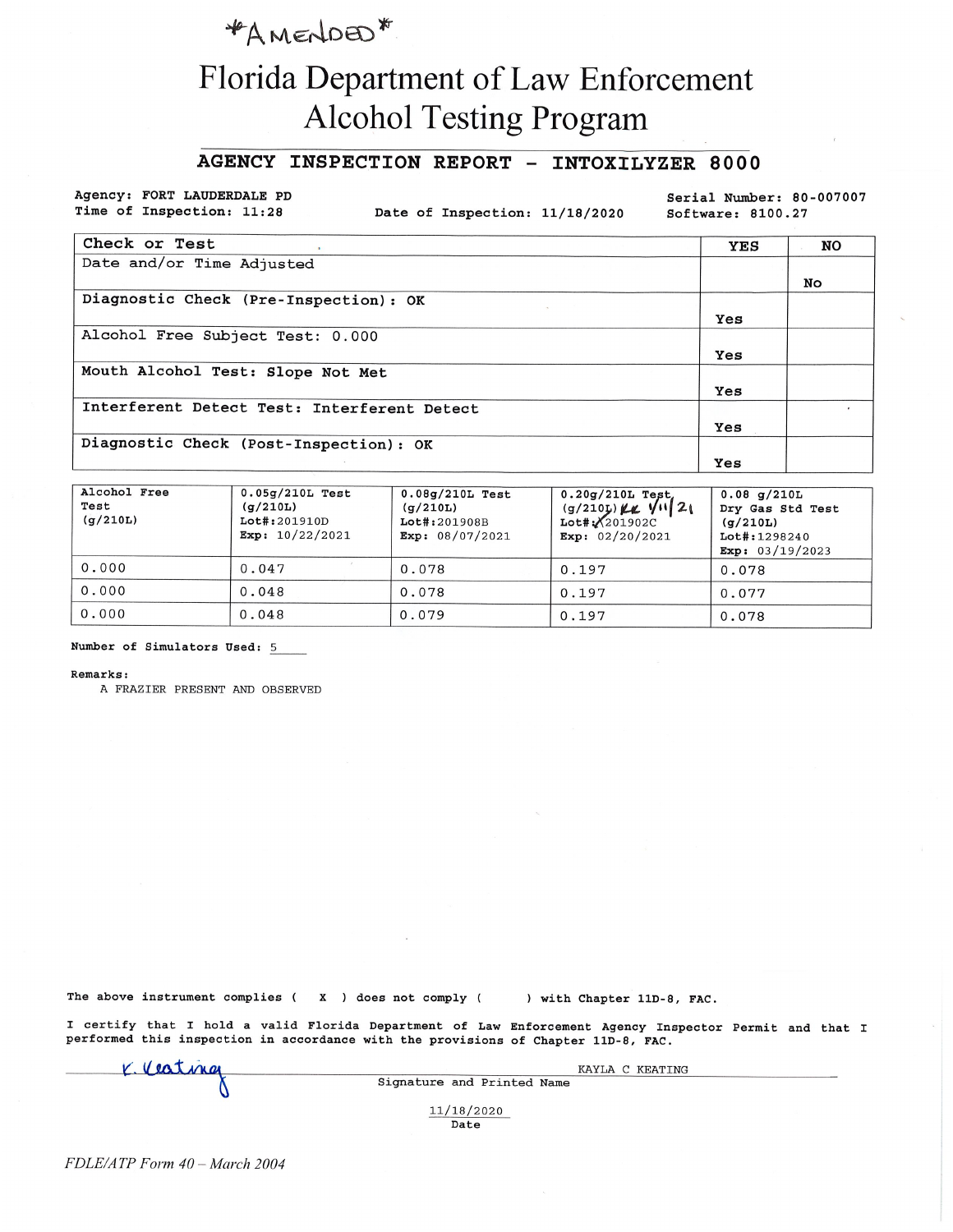

### AGENCY INSPECTION AND OTHER ELECTRONIC DATA REVIEW

**Agency: Fort Lauderdale PD** 

| Instrument Serial Number: 80-007007 |  |  |
|-------------------------------------|--|--|
|-------------------------------------|--|--|

|        | <b>AGENCY INSPECTION DATA REVIEW</b>                                                                                                                                                                                                                                                                                                                                                                                                                                                                                                                                                                                                                                                                                                                                                                                           |
|--------|--------------------------------------------------------------------------------------------------------------------------------------------------------------------------------------------------------------------------------------------------------------------------------------------------------------------------------------------------------------------------------------------------------------------------------------------------------------------------------------------------------------------------------------------------------------------------------------------------------------------------------------------------------------------------------------------------------------------------------------------------------------------------------------------------------------------------------|
|        | Time of Inspection: 11:28:41<br>Date of Inspection: 11/18/2020<br><b>Agency Inspector: Kayla Keating</b>                                                                                                                                                                                                                                                                                                                                                                                                                                                                                                                                                                                                                                                                                                                       |
|        | Erroneous Information<br>Untimely/Not Received<br>Incomplete<br><b>Agency Inspection Discrepancy:</b><br>⊠<br>$\Box$<br>П<br>Procedural<br>Other<br>П<br>П                                                                                                                                                                                                                                                                                                                                                                                                                                                                                                                                                                                                                                                                     |
| □      | Agency Inspection Not Conducted or Records regarding Agency Inspection have not been uploaded.                                                                                                                                                                                                                                                                                                                                                                                                                                                                                                                                                                                                                                                                                                                                 |
| ⊠      | Lot Number □ Expiration Date for 0.20 g/ 210L ⊠Alcohol Reference Solution □ Dry Gas Standard is ⊠Incorrect □ Expired.                                                                                                                                                                                                                                                                                                                                                                                                                                                                                                                                                                                                                                                                                                          |
| $\Box$ | FDLE/ATP Form 39 states in part, "If a test must be repeated, the REASON must be entered when prompted and recorded in the<br>Remarks section of FDLE/ATP Form 40 Agency Inspection Report – Intoxilyzer 8000. The □REASON for repeating the following<br>test(s); OR the $\Box$ Possible Cause and Corrective Action Taken on the following test(s) was not recorded:<br><b>Alcohol Free Subject Test</b><br>Mouth Alcohol Test $\Box$<br><b>Alcohol Free Test</b><br><b>Interferent Detect Test</b><br>$\Box$<br>П<br>П<br>0.05 g/210L Test<br>0.08 g/210L Test<br>$\Box$ 0.20 g/210L Test<br>0.08 g/210L Dry Gas Standard Test<br>$\Box$<br>$\Box$<br>$\Box$                                                                                                                                                                |
| □      | FDLE/ATP Form 39 states in part, "If the instrument does not comply with the requirements of Chapter 11D-8, FAC, remove the<br>instrument from service and notify the Department Inspector."<br>The Department Inspector was not notified. However, the issue was satisfactorily corrected and the repeated Agency<br>П<br>Inspection complies with the requirements of Chapter 11D-8, FAC.<br>The Department Inspector was not notified. However, the repeated Agency Inspection does not comply with the<br>П<br>requirements of Chapter 11D-8, FAC and the instrument was correctly removed from evidentiary use.<br>The Department Inspector was not notified. The repeated Agency Inspection does not comply with the requirements of<br>П<br>Chapter 11D-8, FAC and the instrument was not removed from evidentiary use. |
| □      | The Agency Inspection is noted as "Complies" when it does not comply with the requirements of Chapter 11D-8, FAC.                                                                                                                                                                                                                                                                                                                                                                                                                                                                                                                                                                                                                                                                                                              |
| □      | Other: $\_\_$                                                                                                                                                                                                                                                                                                                                                                                                                                                                                                                                                                                                                                                                                                                                                                                                                  |
|        | OTHER ELECTRONIC DATA REVIEW                                                                                                                                                                                                                                                                                                                                                                                                                                                                                                                                                                                                                                                                                                                                                                                                   |

| <u>UTILIN LLLUTINUMUU DATA INL VILIV</u> |                                                                                                      |  |  |  |
|------------------------------------------|------------------------------------------------------------------------------------------------------|--|--|--|
| <b>Login Records</b><br>Date:            | Comments:<br>The lot number for the 0.20 g/210 L Alcohol Reference Solution is incorrect. Please see |  |  |  |
| <b>Cylinder Change Records</b><br>Date:  | the corrective action below and return to the Department Inspector by 02/04/2021.                    |  |  |  |
| <b>Control Test Records</b><br>Date:     |                                                                                                      |  |  |  |
| <b>Diagnostic Check Records</b><br>Date: |                                                                                                      |  |  |  |

#### **CORRECTIVE ACTION**

- **Record hand-written amendments on the FDLE/ATP Form 40, Agency Inspection Report, initial and date the amendments, mark**   $\boxtimes$ **the report "AMENDED", and forward a copy to the Department Inspector by 02/04/2021 (Date).**
- Provide a written explanation regarding the referenced item(s) to the Department Inspector by \_\_\_\_\_ (Date).  $\Box$
- **Upload the Agency Inspection(s).**
- **Remove the instrument from evidentiary use until otherwise directed by the Department.**
- **No action required**  $\Box$
- **Other:**

 $L_{\text{M122021}}$ 

Signature of Alcohol Testing Program Staff Member **Date 19th Contact Contact Contact Contact Contact Contact Contact Contact Contact Contact Contact Contact Contact Contact Contact Contact Contact Contact Contact Contact C**